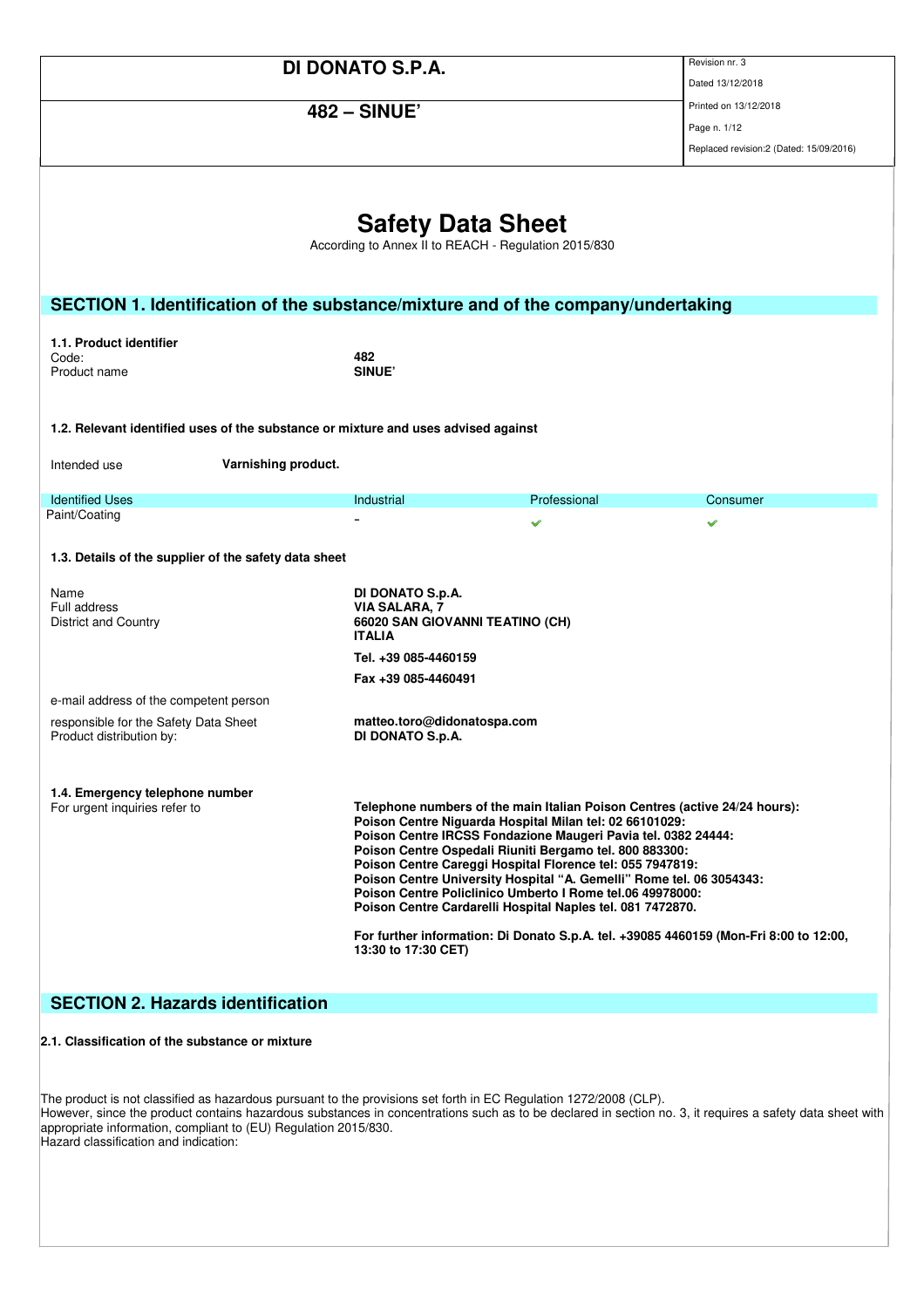|                                | DI DONATO S.P.A.                                                                                                                                                                                                                       |                                | Revision nr. 3                          |
|--------------------------------|----------------------------------------------------------------------------------------------------------------------------------------------------------------------------------------------------------------------------------------|--------------------------------|-----------------------------------------|
|                                |                                                                                                                                                                                                                                        |                                | Dated 13/12/2018                        |
|                                | <b>482 - SINUE'</b>                                                                                                                                                                                                                    |                                | Printed on 13/12/2018                   |
|                                |                                                                                                                                                                                                                                        |                                | Page n. 2/12                            |
|                                |                                                                                                                                                                                                                                        |                                | Replaced revision:2 (Dated: 15/09/2016) |
|                                |                                                                                                                                                                                                                                        |                                |                                         |
| 2.2. Label elements            |                                                                                                                                                                                                                                        |                                |                                         |
|                                | Hazard labelling pursuant to EC Regulation 1272/2008 (CLP) and subsequent amendments and supplements.                                                                                                                                  |                                |                                         |
| Hazard pictograms:             |                                                                                                                                                                                                                                        |                                |                                         |
| Signal words:                  |                                                                                                                                                                                                                                        |                                |                                         |
| Hazard statements:             |                                                                                                                                                                                                                                        |                                |                                         |
| <b>EUH210</b><br><b>EUH208</b> | Safety data sheet available on request.<br>Contains:, REACTION MASS OF: 5-CHLORO-2-METHYL-4-ISOTHIAZOLIN-3-ONE [EC NO. 247-500-7] AND 2-<br>METHYL-2H - ISOTHIAZOL-3-ONE [EC NO. 220-239-6] (3:1)<br>May produce an allergic reaction. |                                |                                         |
| Precautionary statements:      |                                                                                                                                                                                                                                        |                                |                                         |
|                                |                                                                                                                                                                                                                                        |                                |                                         |
| VOC (Directive 2004/42/EC) :   |                                                                                                                                                                                                                                        |                                |                                         |
| Decorative effect coatings.    |                                                                                                                                                                                                                                        |                                |                                         |
|                                | VOC given in g/litre of product in a ready-to-use condition :                                                                                                                                                                          | 36,00                          |                                         |
| Limit value:                   |                                                                                                                                                                                                                                        | 200,00                         |                                         |
| 2.3. Other hazards             |                                                                                                                                                                                                                                        |                                |                                         |
|                                | On the basis of available data, the product does not contain any PBT or vPvB in percentage greater than 0,1%.                                                                                                                          |                                |                                         |
|                                | <b>SECTION 3. Composition/information on ingredients</b>                                                                                                                                                                               |                                |                                         |
| 3.2. Mixtures                  |                                                                                                                                                                                                                                        |                                |                                         |
| Contains:                      |                                                                                                                                                                                                                                        |                                |                                         |
| Identification                 | $x =$ Conc. %                                                                                                                                                                                                                          | Classification 1272/2008 (CLP) |                                         |

| <b>QUARTZ</b>                                                                                                                                                      |                               |                                                                                                                                                                                     |
|--------------------------------------------------------------------------------------------------------------------------------------------------------------------|-------------------------------|-------------------------------------------------------------------------------------------------------------------------------------------------------------------------------------|
| CAS 14808-60-7                                                                                                                                                     | $1 \leq x < 2$                | STOT RE 1 H372                                                                                                                                                                      |
| EC 238-878-4                                                                                                                                                       |                               |                                                                                                                                                                                     |
| $INDEX -$                                                                                                                                                          |                               |                                                                                                                                                                                     |
| <b>REACTION MASS OF: 5-CHLORO-</b><br>2-METHYL-4-ISOTHIAZOLIN-3-ONE<br>[EC NO. 247-500-7] AND 2-<br><b>METHYL-2H -ISOTHIAZOL-3-ONE</b><br>[EC NO. 220-239-6] (3:1) |                               |                                                                                                                                                                                     |
| CAS 55965-84-9                                                                                                                                                     | $0.00015 \le x <$<br>0.001499 | Acute Tox. 2 H330, Acute Tox. 3 H301, Acute Tox. 3 H311, Skin Corr. 1B<br>H314, Eye Dam. 1 H318, Skin Sens. 1 H317, Aquatic Acute 1 H400 M=1,<br>Aquatic Chronic 1 H410 M=1, EUH208 |
| $EC -$                                                                                                                                                             |                               |                                                                                                                                                                                     |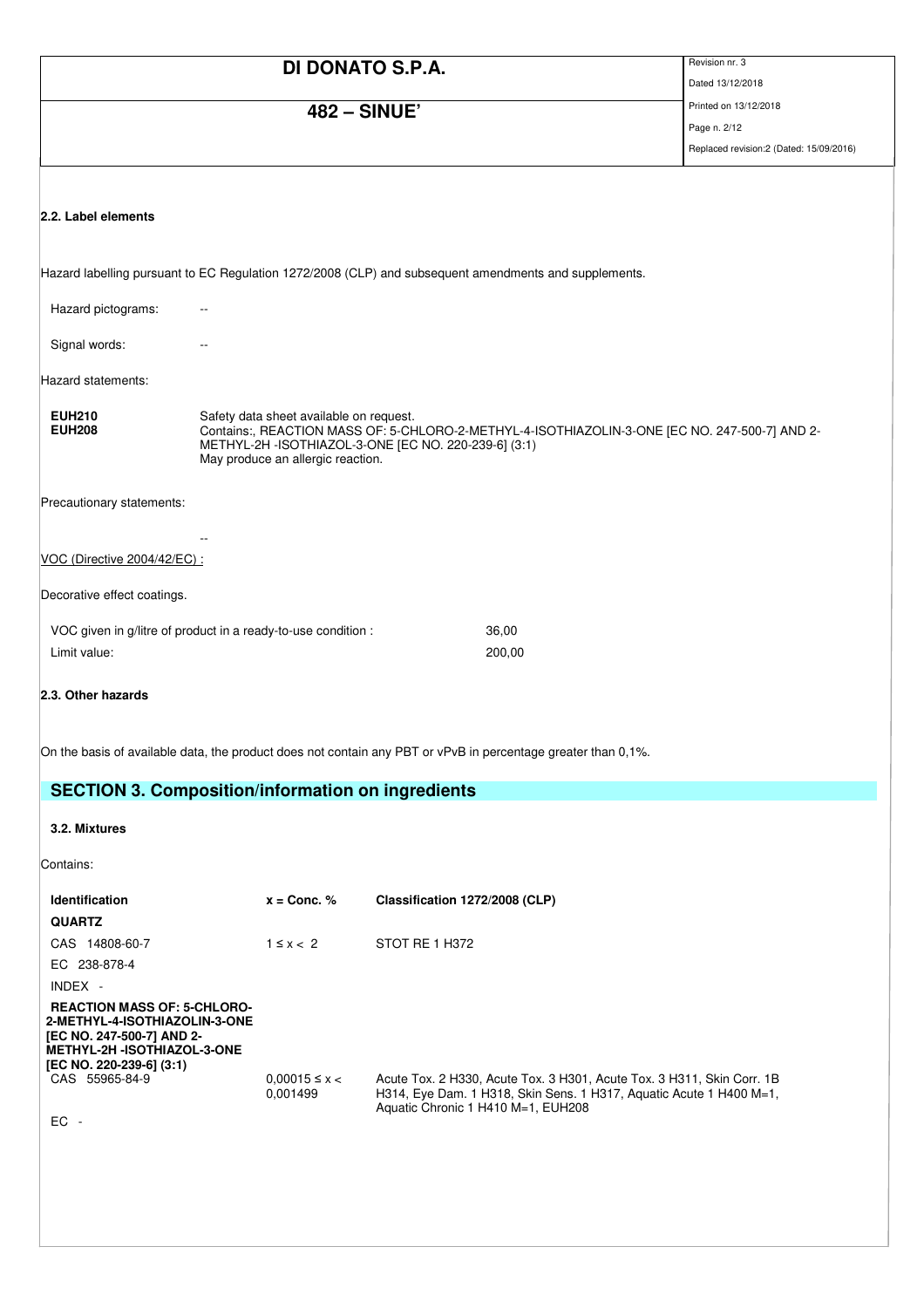## **482 – SINUE'**

Dated 13/12/2018 Printed on 13/12/2018

Page n. 3/12

Replaced revision:2 (Dated: 15/09/2016)

INDEX 613-167-00-5

The full wording of hazard (H) phrases is given in section 16 of the sheet.

### **SECTION 4. First aid measures**

#### **4.1. Description of first aid measures**

EYES: Remove contact lenses, if present. Wash immediately with plenty of water for at least 30-60 minutes, opening the eyelids fully. Get medical advice/attention.

SKIN: Remove contaminated clothing. Rinse skin with a shower immediately. Get medical advice/attention.

INGESTION: Have the subject drink as much water as possible. Get medical advice/attention. Do not induce vomiting unless explicitly authorised by a doctor.

INHALATION: Get medical advice/attention immediately. Remove victim to fresh air, away from the accident scene. If the subject stops breathing, administer artificial respiration. Take suitable precautions for rescue workers.

#### **4.2. Most important symptoms and effects, both acute and delayed**

Specific information on symptoms and effects caused by the product are unknown.

#### **4.3. Indication of any immediate medical attention and special treatment needed**

Information not available

### **SECTION 5. Firefighting measures**

#### **5.1. Extinguishing media**

SUITABLE EXTINGUISHING EQUIPMENT Choose the most appropriate extinguishing equipment for the specific case. UNSUITABLE EXTINGUISHING EQUIPMENT None in particular.

#### **5.2. Special hazards arising from the substance or mixture**

HAZARDS CAUSED BY EXPOSURE IN THE EVENT OF FIRE The product is neither flammable nor combustible.

#### **5.3. Advice for firefighters**

SPECIAL PROTECTIVE EQUIPMENT FOR FIRE-FIGHTERS Normal fire fighting clothing i.e. fire kit (BS EN 469), gloves (BS EN 659) and boots (HO specification A29 and A30) in combination with self-contained open circuit positive pressure compressed air breathing apparatus (BS EN 137).

### **SECTION 6. Accidental release measures**

#### **6.1. Personal precautions, protective equipment and emergency procedures**

Block the leakage if there is no hazard.

Wear suitable protective equipment (including personal protective equipment referred to under Section 8 of the safety data sheet) to prevent any contamination of skin, eyes and personal clothing. These indications apply for both processing staff and those involved in emergency procedures.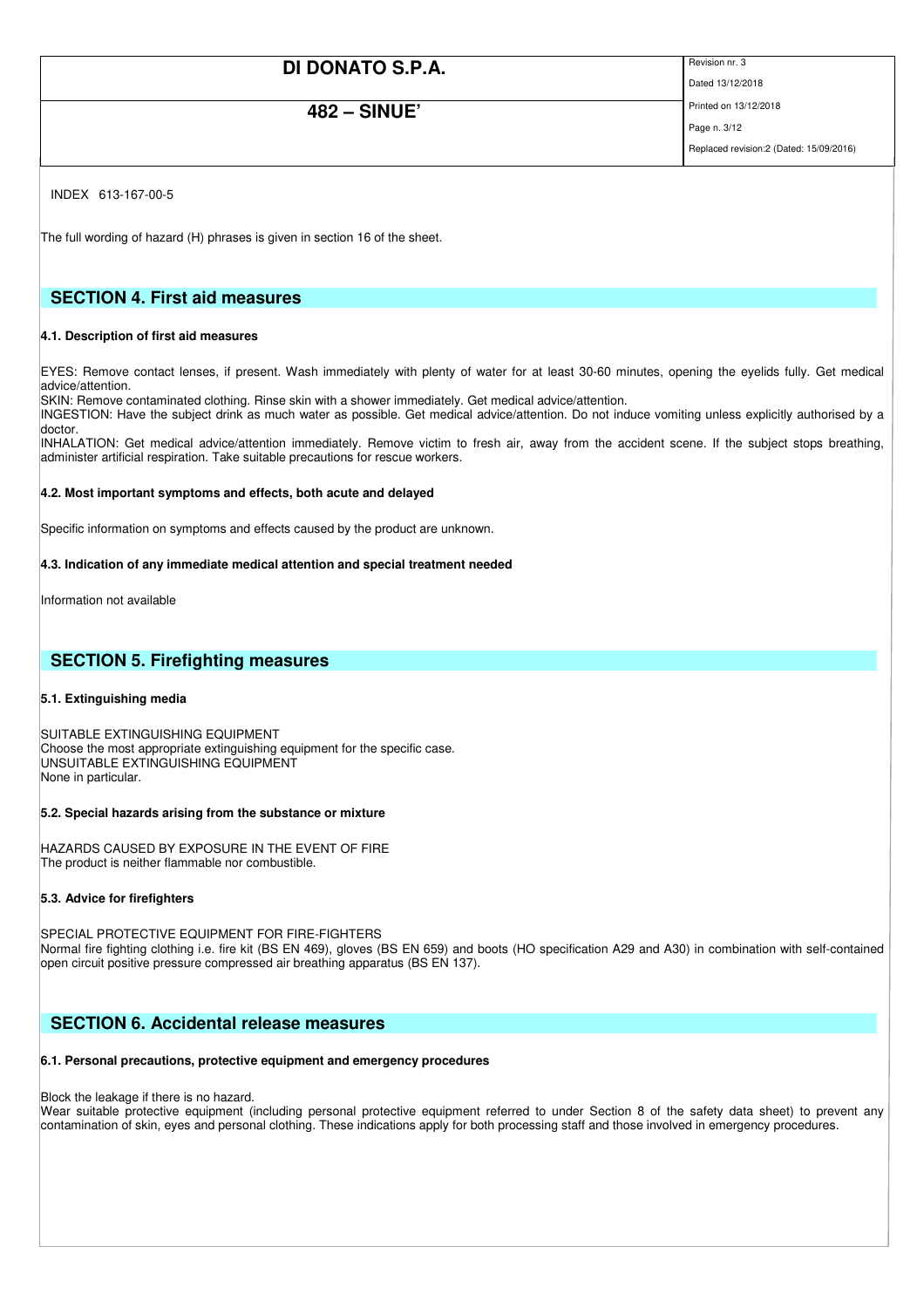## **482 – SINUE'**

Dated 13/12/2018

Printed on 13/12/2018 Page n. 4/12

Replaced revision:2 (Dated: 15/09/2016)

#### **6.2. Environmental precautions**

The product must not penetrate into the sewer system or come into contact with surface water or ground water.

#### **6.3. Methods and material for containment and cleaning up**

Collect the leaked product into a suitable container. Evaluate the compatibility of the container to be used, by checking section 10. Absorb the remainder with inert absorbent material. Make sure the leakage site is well aired. Contaminated material should be disposed of in compliance with the provisions set forth in point 13.

#### **6.4. Reference to other sections**

Any information on personal protection and disposal is given in sections 8 and 13.

### **SECTION 7. Handling and storage**

#### **7.1. Precautions for safe handling**

Keep away from heat, sparks and naked flames; do not smoke or use matches or lighters. Without adequate ventilation, vapours may accumulate at ground level and, if ignited, catch fire even at a distance, with the danger of backfire. Avoid bunching of electrostatic charges. Do not eat, drink or smoke during use. Remove any contaminated clothes and personal protective equipment before entering places in which people eat. Avoid leakage of the product into the environment.

#### **7.2. Conditions for safe storage, including any incompatibilities**

Store only in the original container. Store in a well ventilated place, keep far away from sources of heat, naked flames and sparks and other sources of ignition. Keep containers away from any incompatible materials, see section 10 for details.

#### **7.3. Specific end use(s)**

Information not available

### **SECTION 8. Exposure controls/personal protection**

#### **8.1. Control parameters**

Regulatory References:

| DEU<br><b>EST</b> | Deutschland<br>Eesti | TRGS 900 (Fassung 31.1.2018 ber.) - Liste der Arbeitsplatzgrenzwerte und Kurzzeitwerte<br>Töökeskkonna keemiliste ohutegurite piirnormid 1. Vastu võetud 18.09.2001 nr 293 RT I 2001, 77, 460 - |
|-------------------|----------------------|-------------------------------------------------------------------------------------------------------------------------------------------------------------------------------------------------|
| <b>FRA</b>        | France               | Redaktsiooni jõustumise kp: 01.01.2008<br>JORF n°0109 du 10 mai 2012 page 8773 texte n° 102                                                                                                     |
| <b>GBR</b>        | United Kingdom       | EH40/2005 Workplace exposure limits                                                                                                                                                             |
| <b>POL</b>        | Polska               | ROZPORZĄDZENIE MINISTRA PRACY I POLITYKI SPOŁECZNEJ z dnia 7 czerwca 2017 r                                                                                                                     |
| <b>SVN</b>        | Slovenija            | Uradni list Republike Slovenije 04.06.2015 (1602) - Pravilnik o spremembah in dopolnitvah Pravilnika o<br>varovanju delavcev pred tveganji zaradi izpostavljenosti kemičnim snovem pri delu     |
|                   | <b>TLV-ACGIH</b>     | ACGIH 2018                                                                                                                                                                                      |

| <b>QUARTZ</b>                |         |        |     |            |     |
|------------------------------|---------|--------|-----|------------|-----|
| <b>Threshold Limit Value</b> |         |        |     |            |     |
| Type                         | Country | TWA/8h |     | STEL/15min |     |
|                              |         | mg/m3  | ppm | mg/m3      | ppm |
| <b>MAK</b>                   | DEU     | 0, 15  |     |            |     |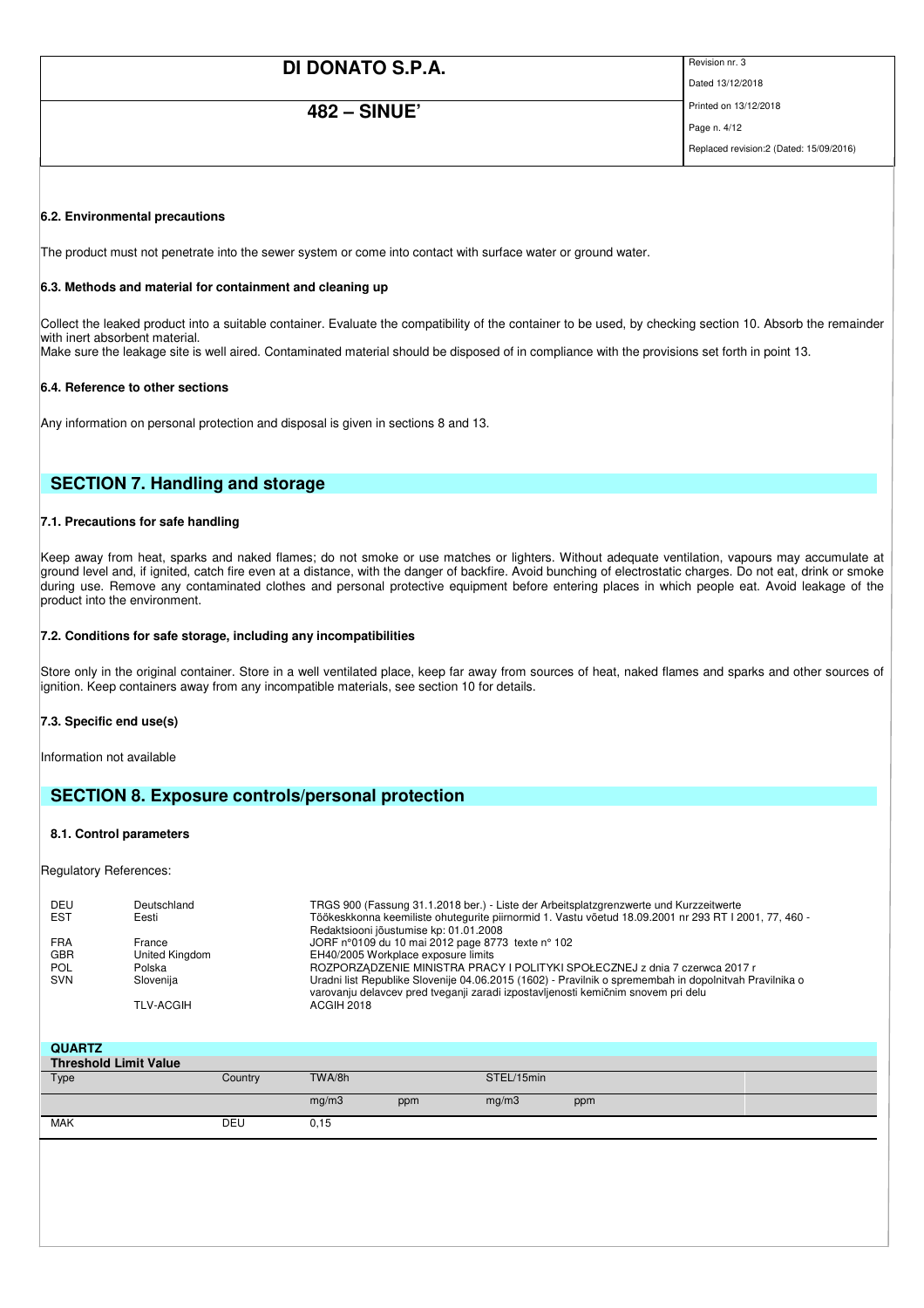### **482 – SINUE'**

Dated 13/12/2018

Printed on 13/12/2018 Page n. 5/12

Replaced revision:2 (Dated: 15/09/2016)

| <b>TLV</b>       | <b>EST</b> | 0,1   |              |
|------------------|------------|-------|--------------|
| <b>VLEP</b>      | <b>FRA</b> | 0,1   | <b>RESP</b>  |
| WEL              | <b>GBR</b> | 0,3   |              |
| <b>NDS</b>       | POL        | 0,1   | <b>INHAL</b> |
| <b>NDS</b>       | POL        | 0,1   | <b>RESP</b>  |
| MV               | <b>SVN</b> | 0,15  | <b>RESP</b>  |
| <b>TLV-ACGIH</b> |            | 0,025 |              |

Legend:

 $|C|$  = CEILING ; INHAL = Inhalable Fraction ; RESP = Respirable Fraction ; THORA = Thoracic Fraction.

#### **8.2. Exposure controls**

As the use of adequate technical equipment must always take priority over personal protective equipment, make sure that the workplace is well aired through effective local aspiration.

When choosing personal protective equipment, ask your chemical substance supplier for advice.

Personal protective equipment must be CE marked, showing that it complies with applicable standards.

#### HAND PROTECTION

Protect hands with category III work gloves (see standard EN 374).

The following should be considered when choosing work glove material: compatibility, degradation, failure time and permeability.

The work gloves' resistance to chemical agents should be checked before use, as it can be unpredictable. The gloves' wear time depends on the duration and type of use.

#### SKIN PROTECTION

Wear category I professional long-sleeved overalls and safety footwear (see Directive 89/686/EEC and standard EN ISO 20344). Wash body with soap and water after removing protective clothing.

#### EYE PROTECTION

Wear airtight protective goggles (see standard EN 166).

#### RESPIRATORY PROTECTION

If the threshold value (e.g. TLV-TWA) is exceeded for the substance or one of the substances present in the product, use a mask with a type A filter whose class (1, 2 or 3) must be chosen according to the limit of use concentration. (see standard EN 14387). In the presence of gases or vapours of various kinds and/or gases or vapours containing particulate (aerosol sprays, fumes, mists, etc.) combined filters are required.

Respiratory protection devices must be used if the technical measures adopted are not suitable for restricting the worker's exposure to the threshold values considered. The protection provided by masks is in any case limited.

If the substance considered is odourless or its olfactory threshold is higher than the corresponding TLV-TWA and in the case of an emergency, wear open-circuit compressed air breathing apparatus (in compliance with standard EN 137) or external air-intake breathing apparatus (in compliance with standard EN 138). For a correct choice of respiratory protection device, see standard EN 529.

#### ENVIRONMENTAL EXPOSURE CONTROLS

The emissions generated by manufacturing processes, including those generated by ventilation equipment, should be checked to ensure compliance with environmental standards.

### **SECTION 9. Physical and chemical properties**

#### **9.1. Information on basic physical and chemical properties**

| Appearance | dens   |
|------------|--------|
| Colour     | accor  |
| Odour      | slight |

e and a property of the dense liquid according to range of colours<br>slight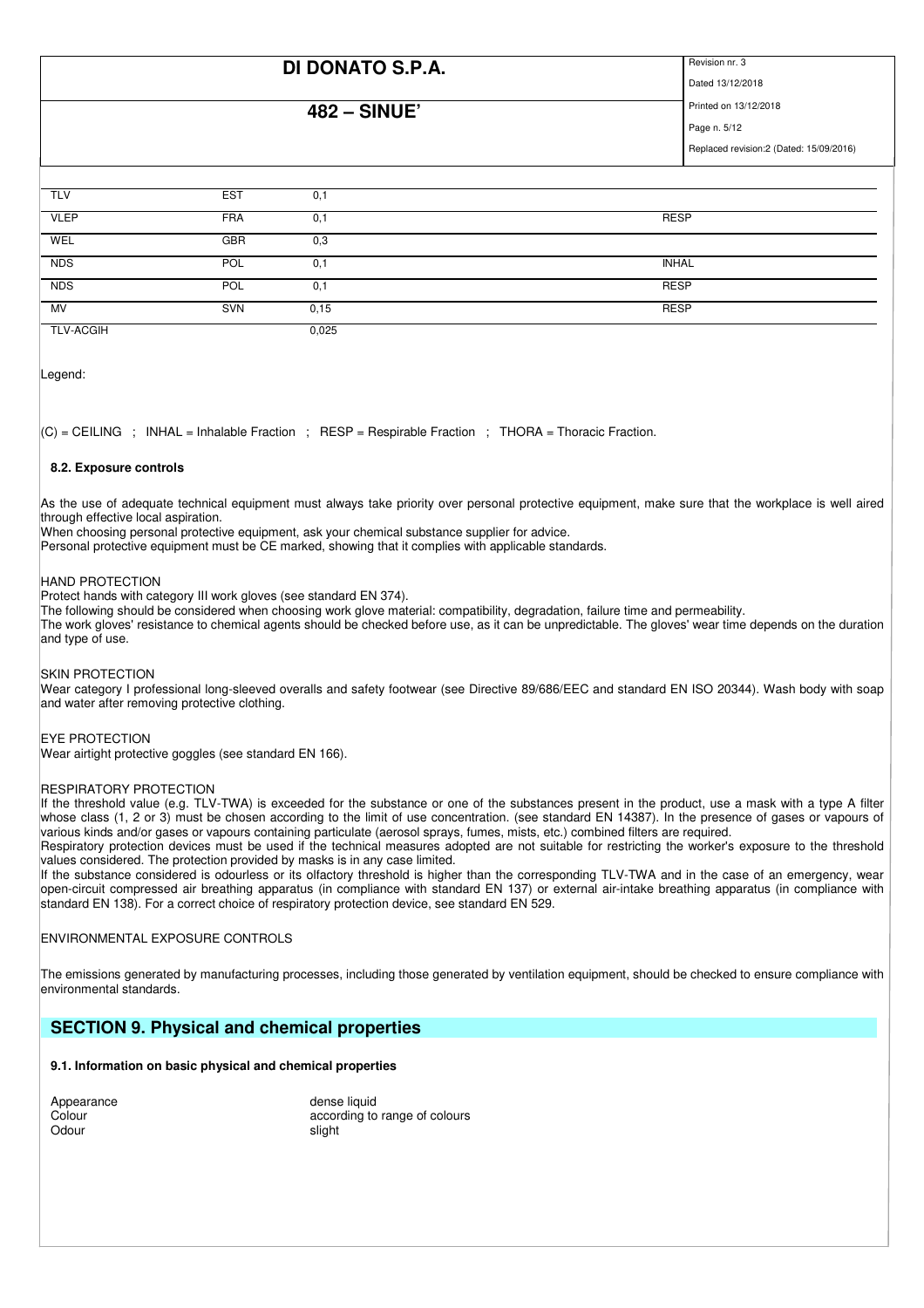## **482 – SINUE'**

Dated 13/12/2018

Printed on 13/12/2018 Page n. 6/12

Replaced revision:2 (Dated: 15/09/2016)

| Odour threshold                        | Not available             |
|----------------------------------------|---------------------------|
| рH                                     | $8.5 - 9.0$               |
| Melting point / freezing point         | Not available             |
| Initial boiling point                  | 100 °C (H <sub>2</sub> O) |
| Boiling range                          | Not available             |
| Flash point                            | > 93 °C                   |
| <b>Evaporation Rate</b>                | Not available             |
| Flammability of solids and gases       | Not available             |
| Lower inflammability limit             | Not available             |
| Upper inflammability limit             | Not available             |
| Lower explosive limit                  | Not available             |
| Upper explosive limit                  | Not available             |
| Vapour pressure                        | Not available             |
| Vapour density                         | Not available             |
| Relative density                       | 110,00 kg/lt              |
| Solubility                             | miscible in water -       |
| Partition coefficient: n-octanol/water | Not available             |
| Auto-ignition temperature              | Not available             |
| Decomposition temperature              | Not available             |
| Viscosity                              | Not available             |
| Explosive properties                   | Not available             |
| Oxidising properties                   | Not available             |
|                                        |                           |
| 9.2. Other information                 |                           |

VOC (Directive 2004/42/EC) : See section 2.2

### **SECTION 10. Stability and reactivity**

#### **10.1. Reactivity**

There are no particular risks of reaction with other substances in normal conditions of use.

#### **10.2. Chemical stability**

The product is stable in normal conditions of use and storage.

#### **10.3. Possibility of hazardous reactions**

No hazardous reactions are foreseeable in normal conditions of use and storage.

#### **10.4. Conditions to avoid**

None in particular. However the usual precautions used for chemical products should be respected.

#### **10.5. Incompatible materials**

Information not available

#### **10.6. Hazardous decomposition products**

Information not available

## **SECTION 11. Toxicological information**

In the absence of experimental data for the product itself, health hazards are evaluated according to the properties of the substances it contains, using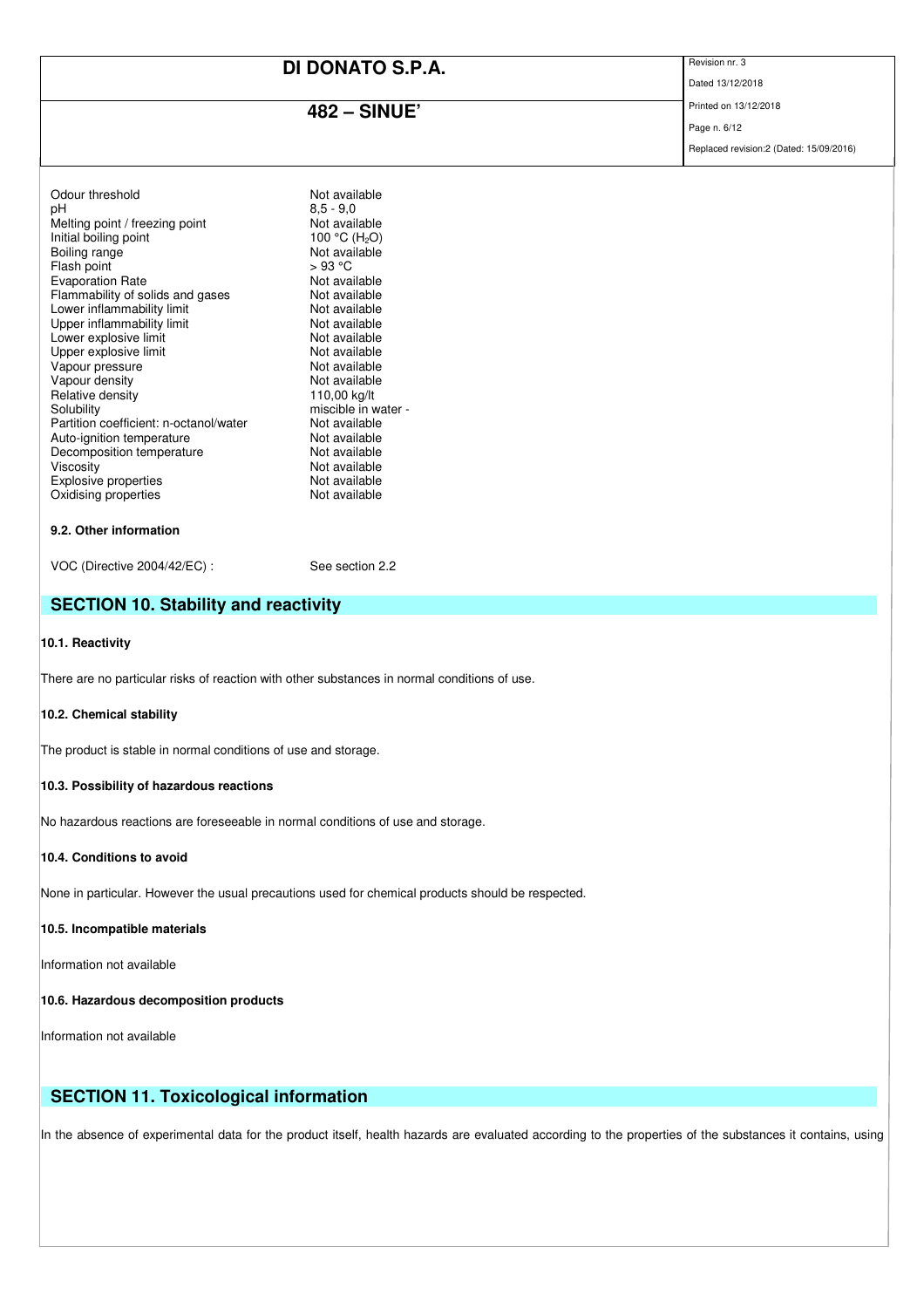## **482 – SINUE'**

Dated 13/12/2018

Printed on 13/12/2018 Page n. 7/12

Replaced revision:2 (Dated: 15/09/2016)

the criteria specified in the applicable regulation for classification.

It is therefore necessary to take into account the concentration of the individual hazardous substances indicated in section 3, to evaluate the toxicological effects of exposure to the product.

#### **11.1. Information on toxicological effects**

Metabolism, toxicokinetics, mechanism of action and other information

Information not available

Information on likely routes of exposure

Information not available

Delayed and immediate effects as well as chronic effects from short and long-term exposure

Information not available

Interactive effects

Information not available

#### **ACUTE TOXICITY**

LC50 (Inhalation) of the mixture: Not classified (no significant component) LD50 (Oral) of the mixture: Not classified (no significant component) LD50 (Dermal) of the mixture: Not classified (no significant component)

REACTION MASS OF: 5-CHLORO-2-METHYL-4-ISOTHIAZOLIN-3-ONE [EC NO. 247-500-7] AND 2-METHYL-2H -ISOTHIAZOL-3-ONE [EC NO. 220- 239-6] (3:1)

LD50 (Oral) 550 mg/kg Ratto

LC50 (Inhalation) 0,31 mg/l/4h Ratto

SKIN CORROSION / IRRITATION

Does not meet the classification criteria for this hazard class

SERIOUS EYE DAMAGE / IRRITATION

Does not meet the classification criteria for this hazard class

**RESPIRATORY OR SKIN SENSITISATION** 

May produce an allergic reaction. Contains:REACTION MASS OF: 5-CHLORO-2-METHYL-4-ISOTHIAZOLIN-3-ONE [EC NO. 247-500-7] AND 2-METHYL-2H -ISOTHIAZOL-3-ONE [EC NO. 220-239-6] (3:1)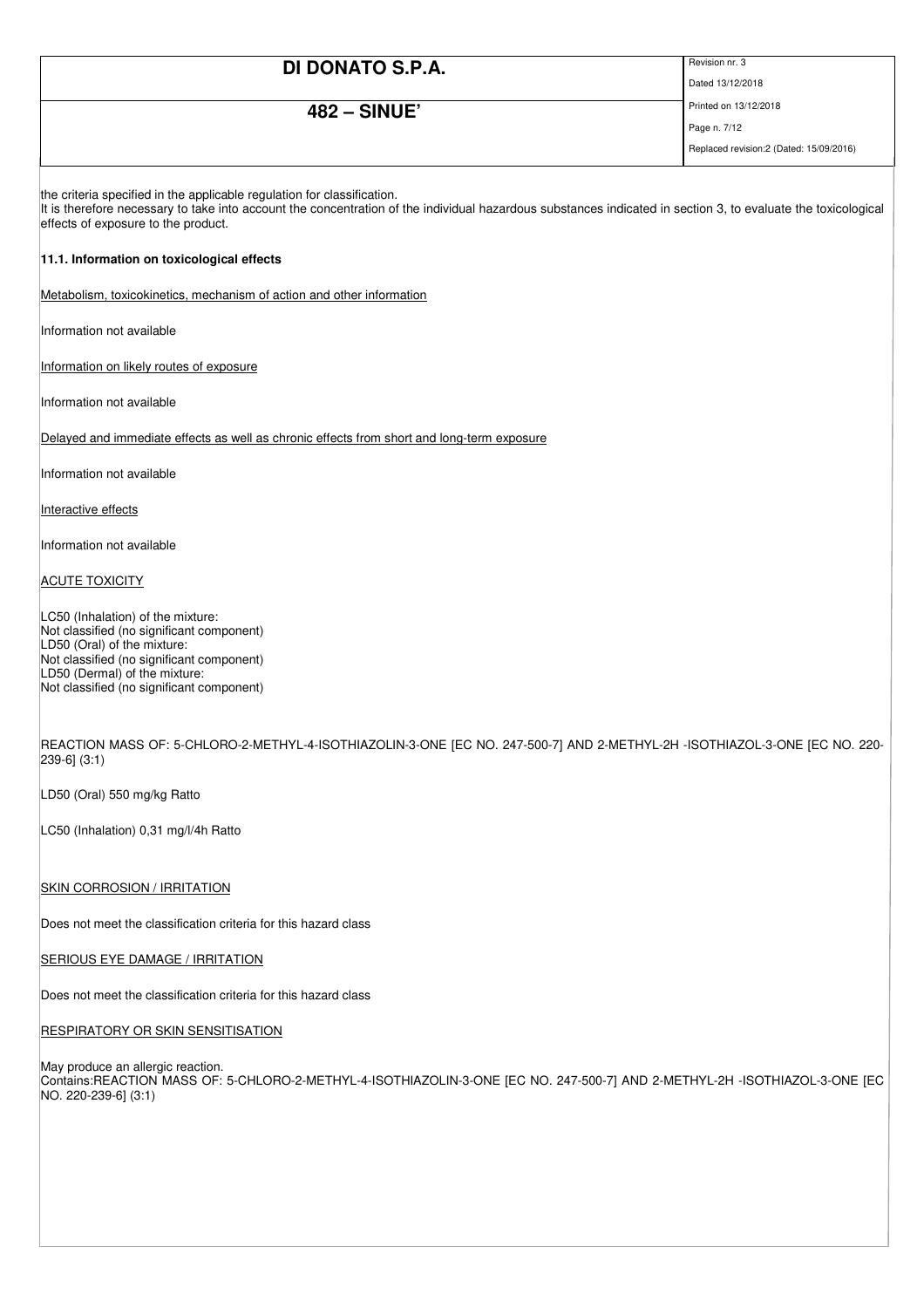## **482 – SINUE'**

Dated 13/12/2018 Printed on 13/12/2018

Page n. 8/12

Replaced revision:2 (Dated: 15/09/2016)

### **GERM CELL MUTAGENICITY**

Does not meet the classification criteria for this hazard class

#### CARCINOGENICITY

Does not meet the classification criteria for this hazard class

#### **QUARTZ**

IARC (International Agency for Research on Cancer) believes that crystalline silica inhaled in the workplace can cause lung cancer in humans. However, it is reported that the carcinogenic effect depends on the characteristics of silica and the biological-physical condition. environment. It seems proven that the risk of developing cancer is limited to people who already suffer from silicosis. At present, the protection of workers against silicosis would be ensured by respecting the current occupational exposure limit values. **REPRODUCTIVE TOXICITY** 

Does not meet the classification criteria for this hazard class

STOT - SINGLE EXPOSURE

Does not meet the classification criteria for this hazard class

STOT - REPEATED EXPOSURE

Does not meet the classification criteria for this hazard class

#### ASPIRATION HAZARD

Does not meet the classification criteria for this hazard class

### **SECTION 12. Ecological information**

No specific data are available for this product. Handle it according to good working practices. Avoid littering. Do not contaminate soil and waterways. Inform the competent authorities, should the product reach waterways or contaminate soil or vegetation. Please take all the proper measures to reduce harmful effects on aquifers.

#### **12.1. Toxicity**

| REACTION MASS OF: 5-CHLORO-2-       |
|-------------------------------------|
| METHYL-4-ISOTHIAZOLIN-3-ONE [EC NO. |
| 247-500-7] AND 2-METHYL-2H -        |
| ISOTHIAZOL-3-ONE [EC NO. 220-239-6] |
| (3:1)                               |
| LC50 - for Fish                     |
| EC50 - for Crustacea                |
| $\overline{a}$                      |

 $> 0.58$  mg/l/96h Danio rerio

- $> 0,16$  mg/l/48h
- EC10 for Algae / Aquatic Plants 0,188 mg/l/72h Pseudokirchneriella subcapitata

#### **12.2. Persistence and degradability**

REACTION MASS OF: 5-CHLORO-2- METHYL-4-ISOTHIAZOLIN-3-ONE [EC NO.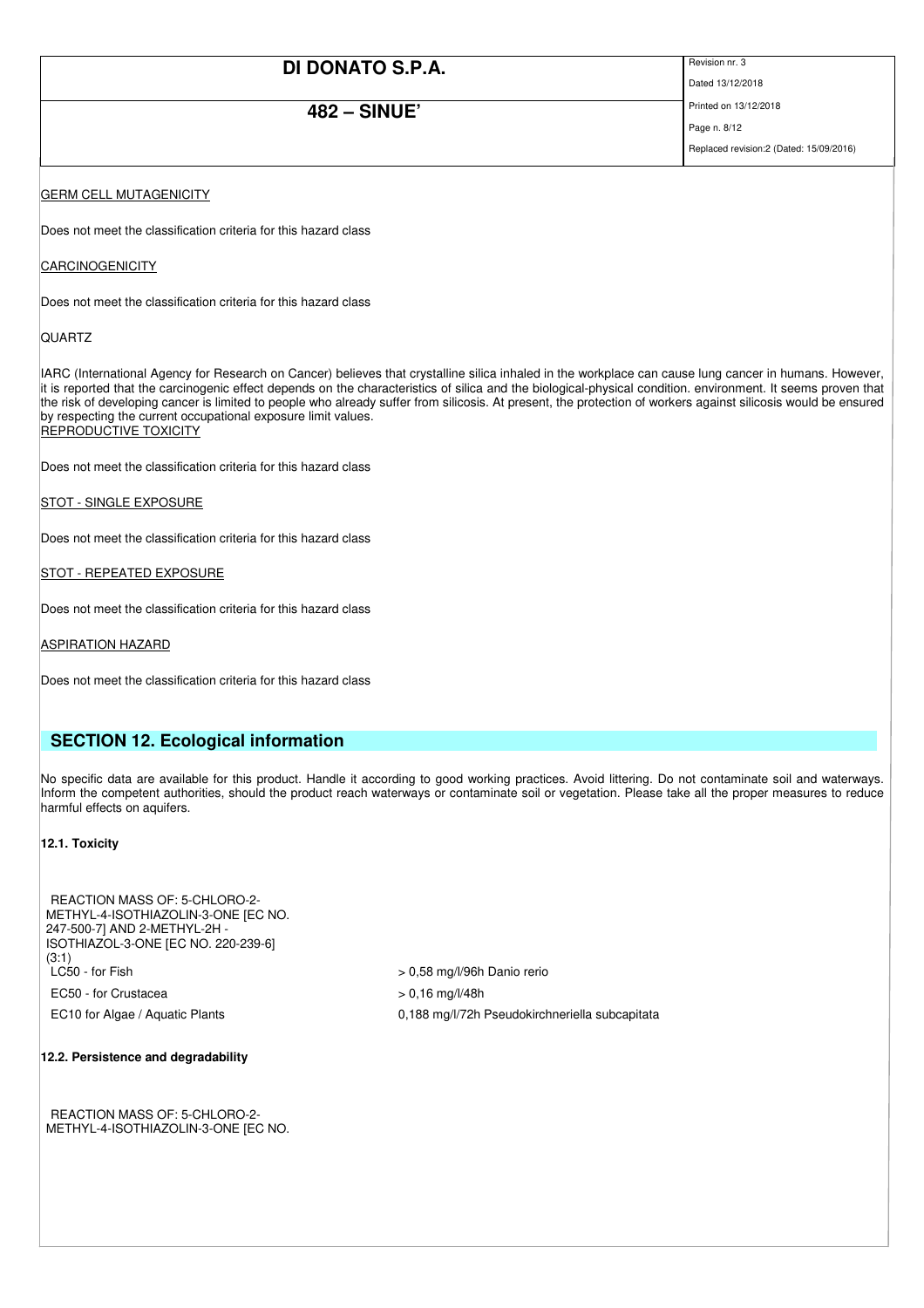## **482 – SINUE'**

Dated 13/12/2018

Printed on 13/12/2018 Page n. 9/12

Replaced revision:2 (Dated: 15/09/2016)

247-500-7] AND 2-METHYL-2H - ISOTHIAZOL-3-ONE [EC NO. 220-239-6] (3:1) NOT rapidly degradable

#### **12.3. Bioaccumulative potential**

Information not available

#### **12.4. Mobility in soil**

Information not available

#### **12.5. Results of PBT and vPvB assessment**

On the basis of available data, the product does not contain any PBT or vPvB in percentage greater than 0,1%.

#### **12.6. Other adverse effects**

Information not available

### **SECTION 13. Disposal considerations**

#### **13.1. Waste treatment methods**

Reuse, when possible. Neat product residues should be considered special non-hazardous waste. Disposal must be performed through an authorised waste management firm, in compliance with national and local regulations. CONTAMINATED PACKAGING

## Contaminated packaging must be recovered or disposed of in compliance with national waste management regulations.

### **SECTION 14. Transport information**

The product is not dangerous under current provisions of the Code of International Carriage of Dangerous Goods by Road (ADR) and by Rail (RID), of the International Maritime Dangerous Goods Code (IMDG), and of the International Air Transport Association (IATA) regulations.

#### **14.1. UN number**

Not applicable

**14.2. UN proper shipping name** 

Not applicable

**14.3. Transport hazard class(es)**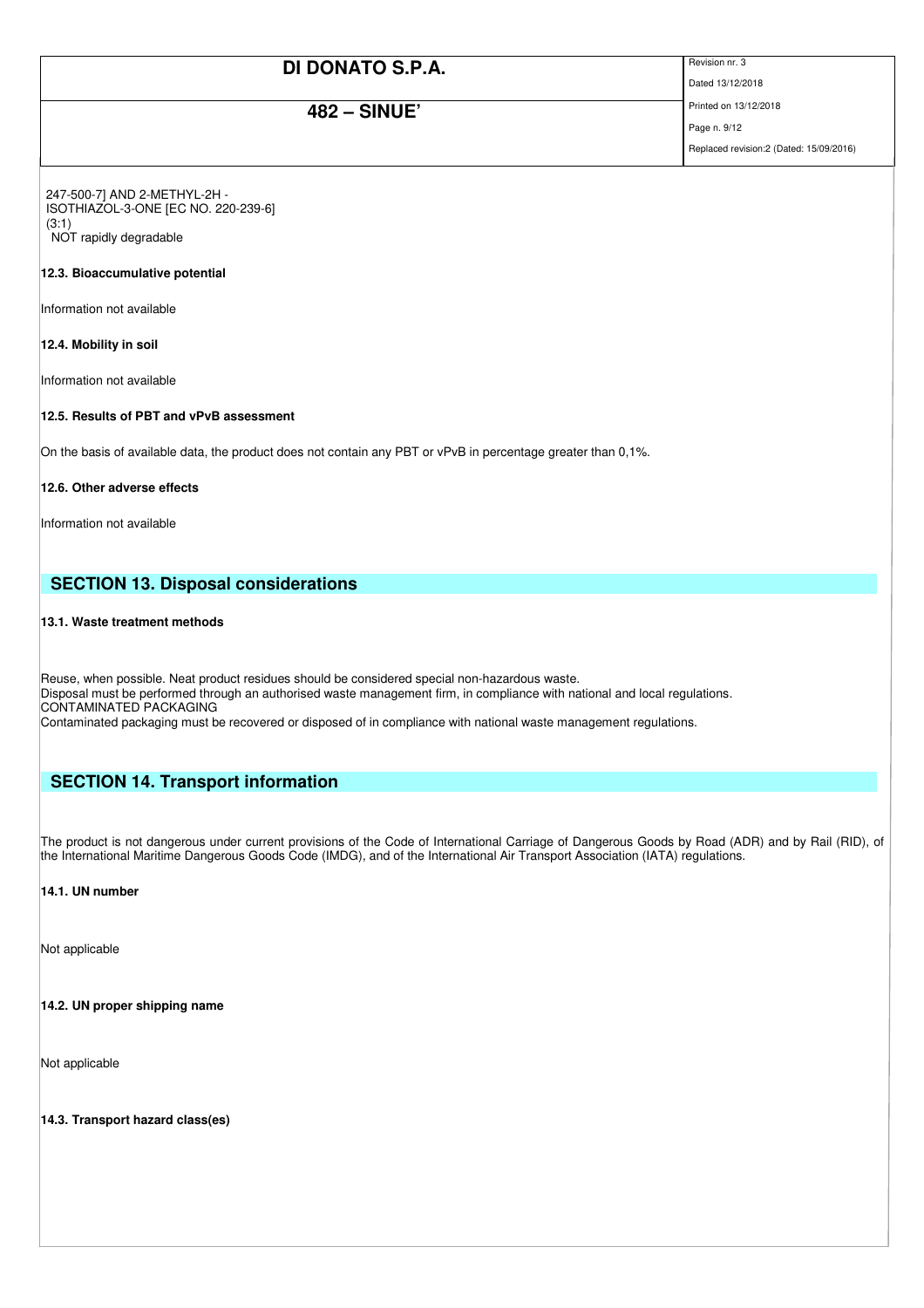| DI DONATO S.P.A.    | Revision nr. 3                           |
|---------------------|------------------------------------------|
|                     | Dated 13/12/2018                         |
| <b>482 - SINUE'</b> | Printed on 13/12/2018                    |
|                     | Page n. 10/12                            |
|                     | Replaced revision: 2 (Dated: 15/09/2016) |

Not applicable

#### **14.4. Packing group**

Not applicable

**14.5. Environmental hazards** 

Not applicable

**14.6. Special precautions for user** 

Not applicable

**14.7. Transport in bulk according to Annex II of Marpol and the IBC Code** 

Information not relevant

### **SECTION 15. Regulatory information**

**15.1. Safety, health and environmental regulations/legislation specific for the substance or mixture**

Seveso Category - Directive 2012/18/EC: None

Restrictions relating to the product or contained substances pursuant to Annex XVII to EC Regulation 1907/2006

None

Substances in Candidate List (Art. 59 REACH)

On the basis of available data, the product does not contain any SVHC in percentage greater than 0,1%.

Substances subject to authorisation (Annex XIV REACH)

None

Substances subject to exportation reporting pursuant to (EC) Reg. 649/2012:

None

Substances subject to the Rotterdam Convention: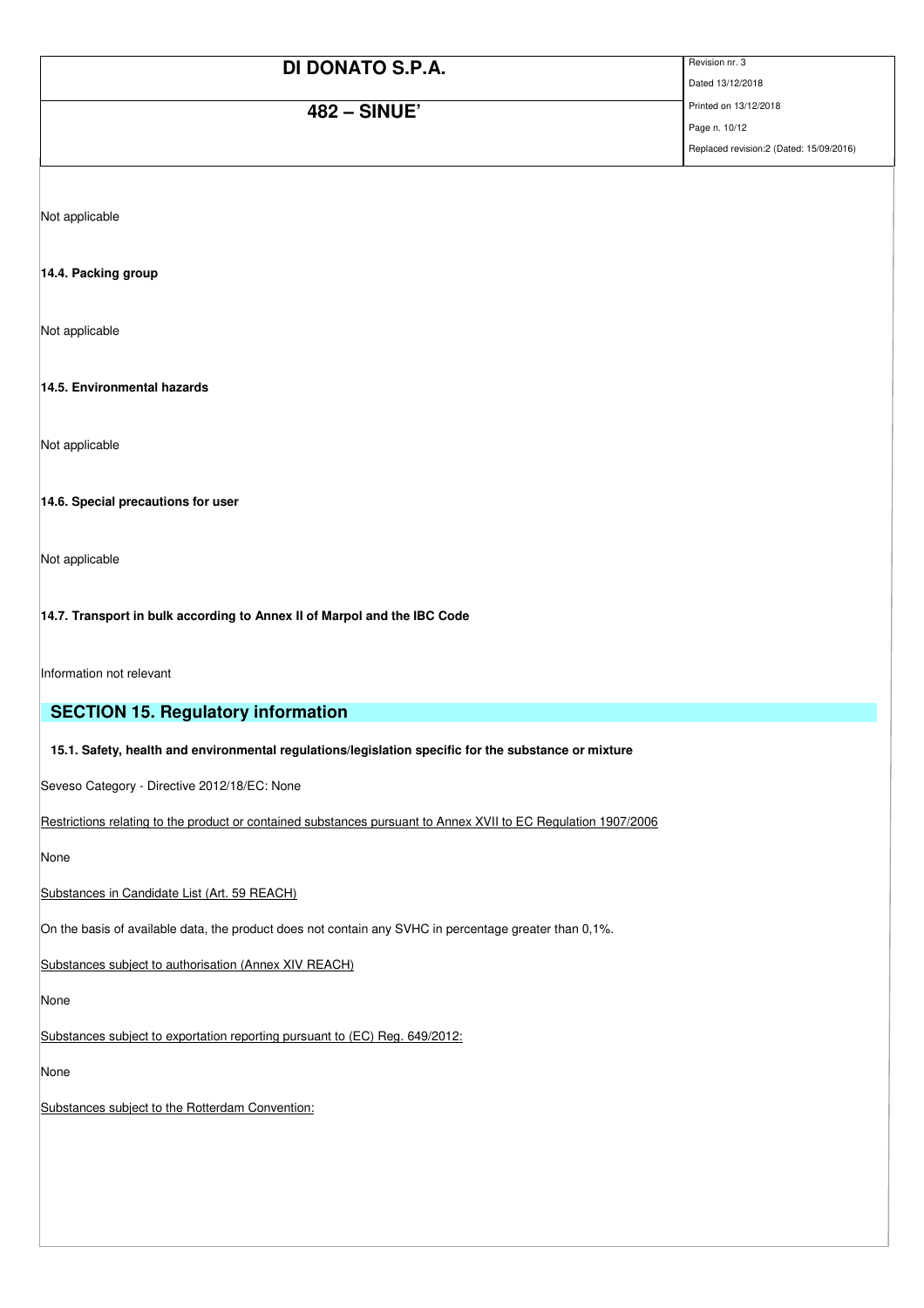## **482 – SINUE'**

Dated 13/12/2018

Printed on 13/12/2018 Page n. 11/12

Replaced revision:2 (Dated: 15/09/2016)

None

Substances subject to the Stockholm Convention:

None

Healthcare controls

Information not available

VOC (Directive 2004/42/EC) :

Decorative effect coatings.

#### **15.2. Chemical safety assessment**

No chemical safety assessment has been processed for the mixture and the substances it contains.

## **SECTION 16. Other information**

Text of hazard (H) indications mentioned in section 2-3 of the sheet:

| <b>Acute Tox. 2</b>      | Acute toxicity, category 2                                                                  |
|--------------------------|---------------------------------------------------------------------------------------------|
| Acute Tox. 3             | Acute toxicity, category 3                                                                  |
| <b>STOT RE1</b>          | Specific target organ toxicity - repeated exposure, category 1                              |
| Skin Corr. 1B            | Skin corrosion, category 1B                                                                 |
| Skin Sens. 1             | Skin sensitization, category 1                                                              |
| <b>Aquatic Acute 1</b>   | Hazardous to the aquatic environment, acute toxicity, category 1                            |
| <b>Aquatic Chronic 1</b> | Hazardous to the aquatic environment, chronic toxicity, category 1                          |
| H330                     | Fatal if inhaled.                                                                           |
| H301                     | Toxic if swallowed.                                                                         |
| H311                     | Toxic in contact with skin.                                                                 |
| H372                     | Causes damage to organs through prolonged or repeated exposure.                             |
| H314                     | Causes severe skin burns and eye damage.                                                    |
| H317                     | May cause an allergic skin reaction.                                                        |
| H400                     | Very toxic to aquatic life.                                                                 |
| H410                     | Very toxic to aquatic life with long lasting effects.                                       |
| <b>EUH208</b>            | Contains <name of="" sensitising="" substance="">. May produce an allergic reaction.</name> |
| <b>EUH210</b>            | Safety data sheet available on request.                                                     |

LEGEND:

- ADR: European Agreement concerning the carriage of Dangerous goods by Road

CAS NUMBER: Chemical Abstract Service Number

- CE50: Effective concentration (required to induce a 50% effect)

- CE NUMBER: Identifier in ESIS (European archive of existing substances)

CLP: EC Regulation 1272/2008

DNEL: Derived No Effect Level

EmS: Emergency Schedule

- GHS: Globally Harmonized System of classification and labeling of chemicals

- IATA DGR: International Air Transport Association Dangerous Goods Regulation